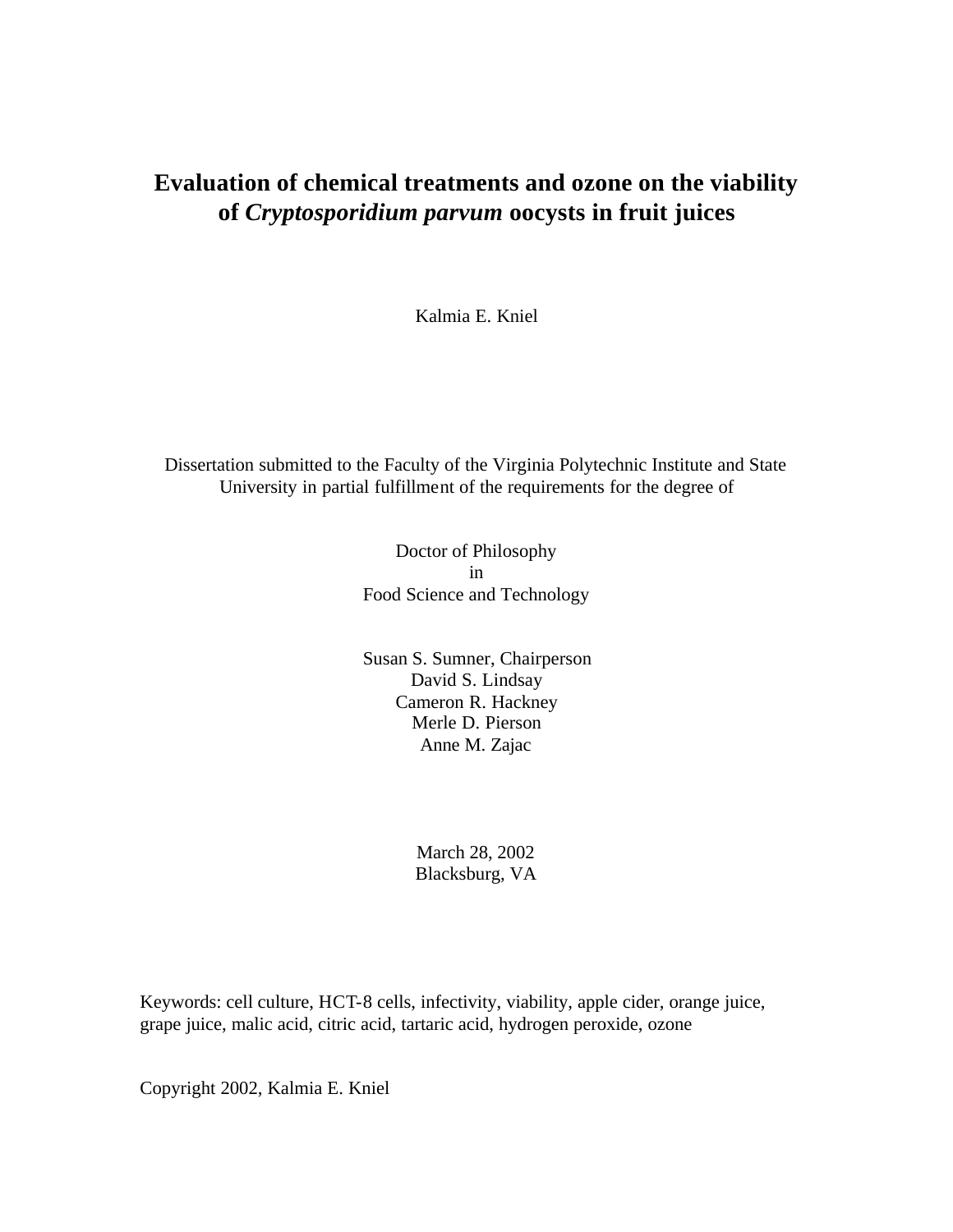#### **Evaluation of chemical treatments and ozone on the viability of** *Cryptosporidium parvum* **oocysts in fresh fruit juices**

Kalmia E. Kniel

#### (ABSTRACT)

*Cryptosporidium parvum* is a protozoan parasite historically associated with waterborne and more recently foodborne outbreaks of diarrheal illness. Contamination of certain foods, such as unpasteurized apple cider, with infective oocysts may occur as oocysts are shed in the feces of common ruminants like cattle and deer that graze in and around orchards. Cryptosporidiosis can result in a severe illness for previously healthy individuals and a life-threatening illness in immunocompromised individuals. Disease occurs after the ingestion of small infective oocysts (4 to 5 ? m in size). The relatively thick membrane of the oocysts allows them to be resistant to chlorine and many other environmental pressures, making oocysts difficult to inactivate.

In this study, alternative treatments to pasteurization were evaluated for their ability to inhibit *C. parvum* oocyst viability in fruit juices. Oocyst viability was analyzed with a cell culture infectivity assay, using a human illeocecal cell line (HCT-8) that is most similar to human infection. The percent inhibition of infection by each treatment was determined along with the corresponding log reduction for the treatments found to be most effective. Infection by treated oocysts was compared to that of control untreated oocysts. Cell monolayers were infected with  $10<sup>6</sup>$  treated oocysts or a series of 10-fold dilutions. Parasitic life stages were visualized using an immunohistochemistry system and 100 microscope fields counted per monolayer. Organic acids and  $H_2O_2$  were added on a wt/vol basis to apple cider, orange juice, and grape juices. Malic, citric, and tartaric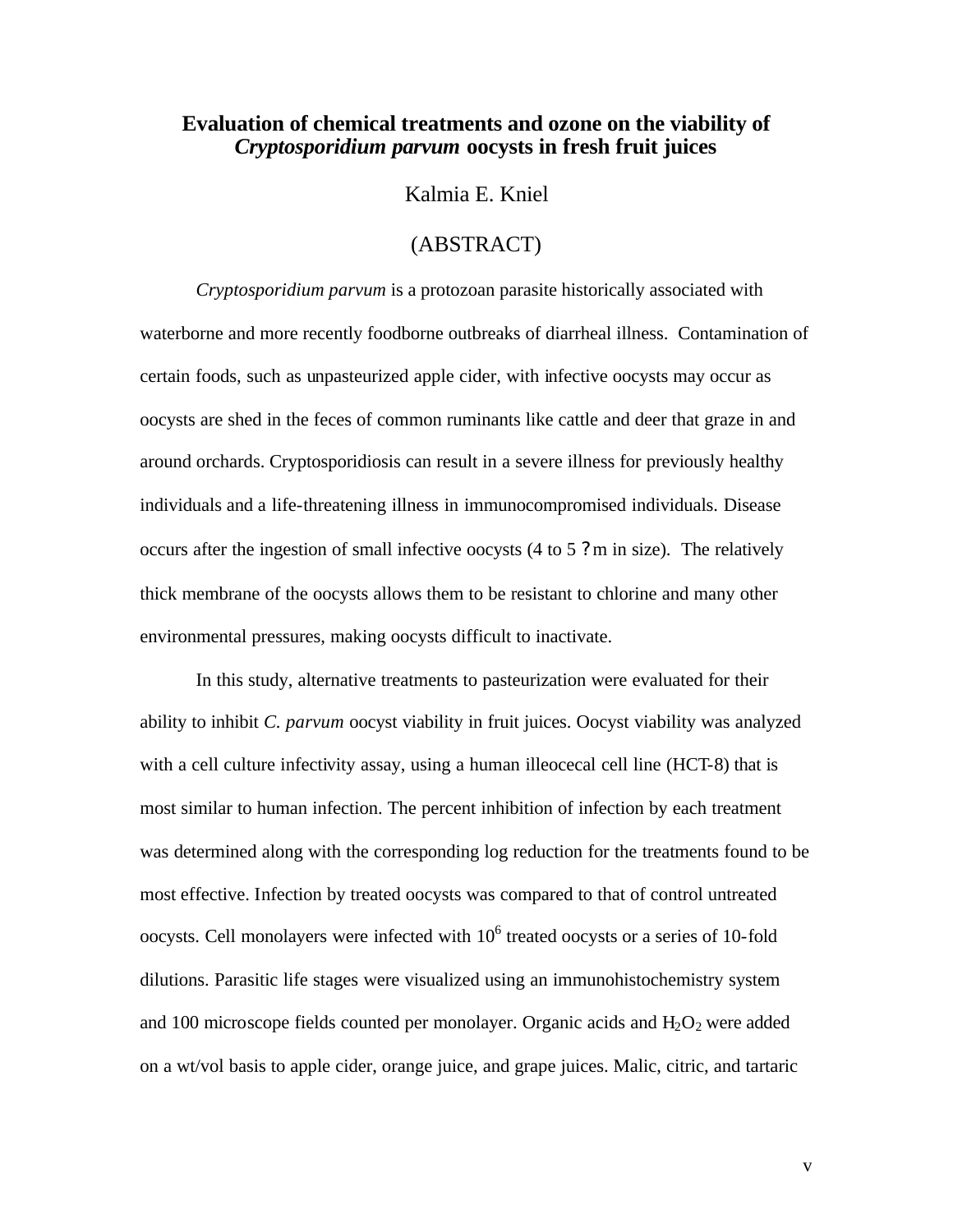acids at concentrations from 1%-5% inhibited *C. parvum* infectivity of HCT-8 cells by up to 88%. Concentrations ranging from  $0.025% - 3%$  H<sub>2</sub>O<sub>2</sub> were evaluated where addition of 0.025%  $H_2O_2$  to each juice resulted in a  $>5$  log reduction of *C. parvum* infectivity as determined with an MPN-based cell culture infectivity assay. Treating apple cider, orange juice, and grape juice with ozone for a time period of 30 seconds up to 15 minutes at 6? and 22?C (0.9 g/L flow rate) inhibited *C. parvum* viability to  $> 90\%$  as monitored in the cell culture assay. It is hypothesized that oocyst wall proteins that are necessary for infection are oxidized by the reactive oxygen species generated from the decomposition of the ozone and hydrogen peroxide treatments. These treatments or combinations thereof may offer potential alternatives to traditional pasteurization for fruit juices to successfully inhibit *C. parvum* viability.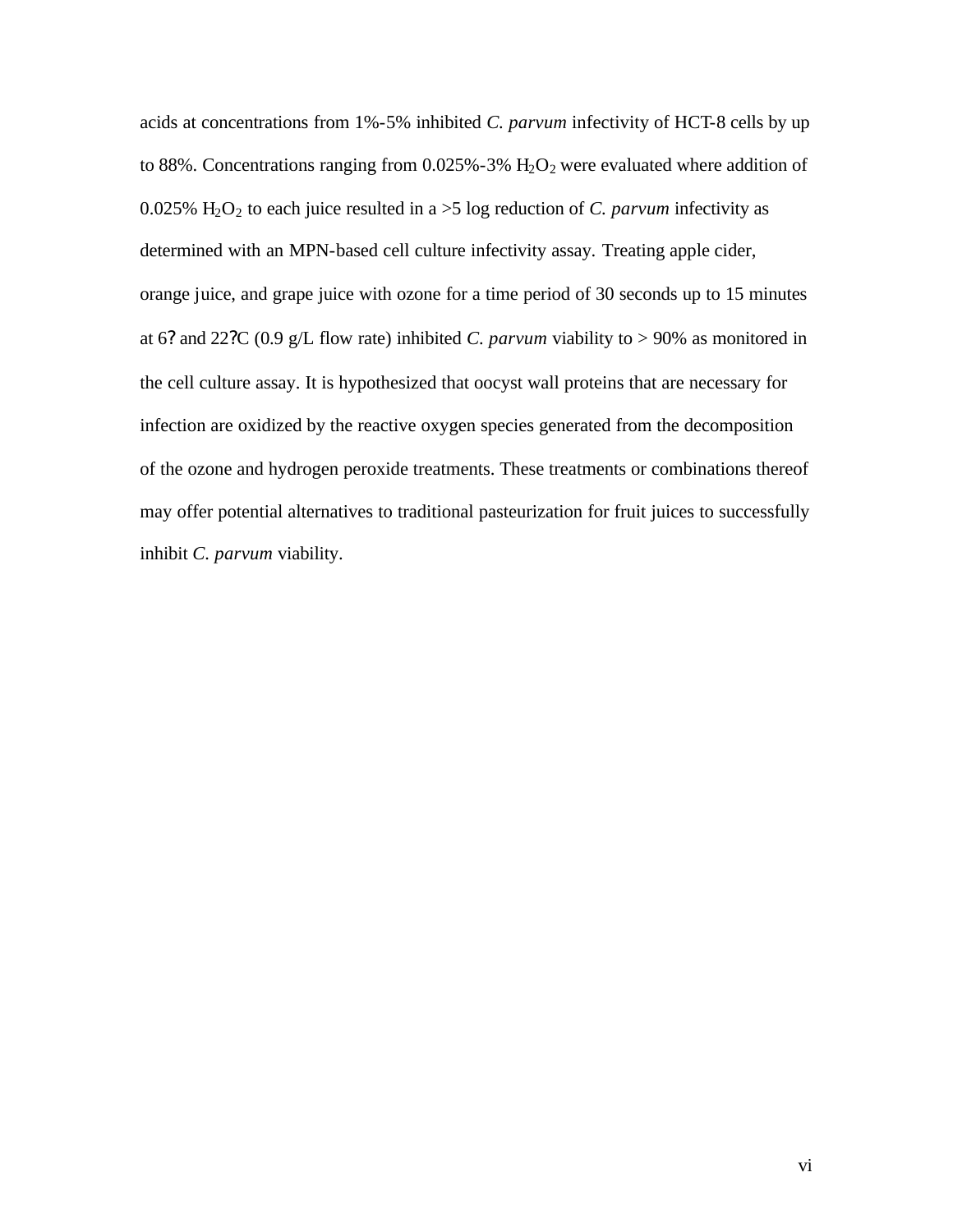### **ACKNOWLEDGMENTS**

I would like to thank the members of my advisory committee for all of their encouragement, guidance, and patience over the past few years. I would especially like to thank the staff of the Food Science and Technology Department, who are unlike any others and give so freely of their time. Over the past three years they were always there to help no matter how big or small the job. And of course I could not have made it through this program without the support of my fellow graduate students. A special thanks to the graduate students in Food Science and to the ladies of the Lindsay lab at CMMID. And last but not least thanks to my mother and family for all their support during this time.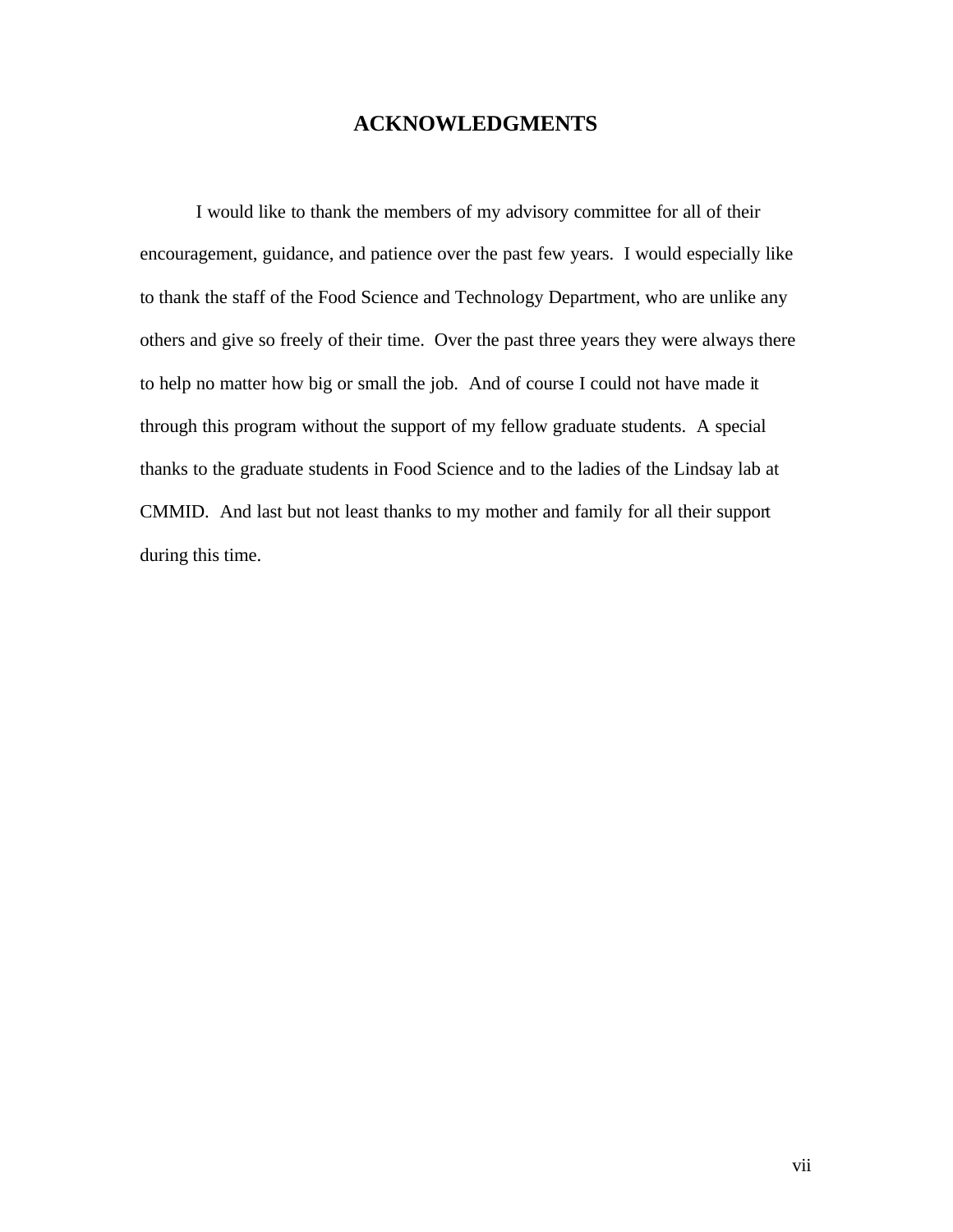## **DEDICATION**

I would like to dedicate this dissertation to my beloved and missed father, Karl Kniel, who passed away on March 3, 1993. A special thanks to my Dad who instilled in me a love for science along with the ability to question science and myself. I only wish that he could be here to read this and to continue to question science himself.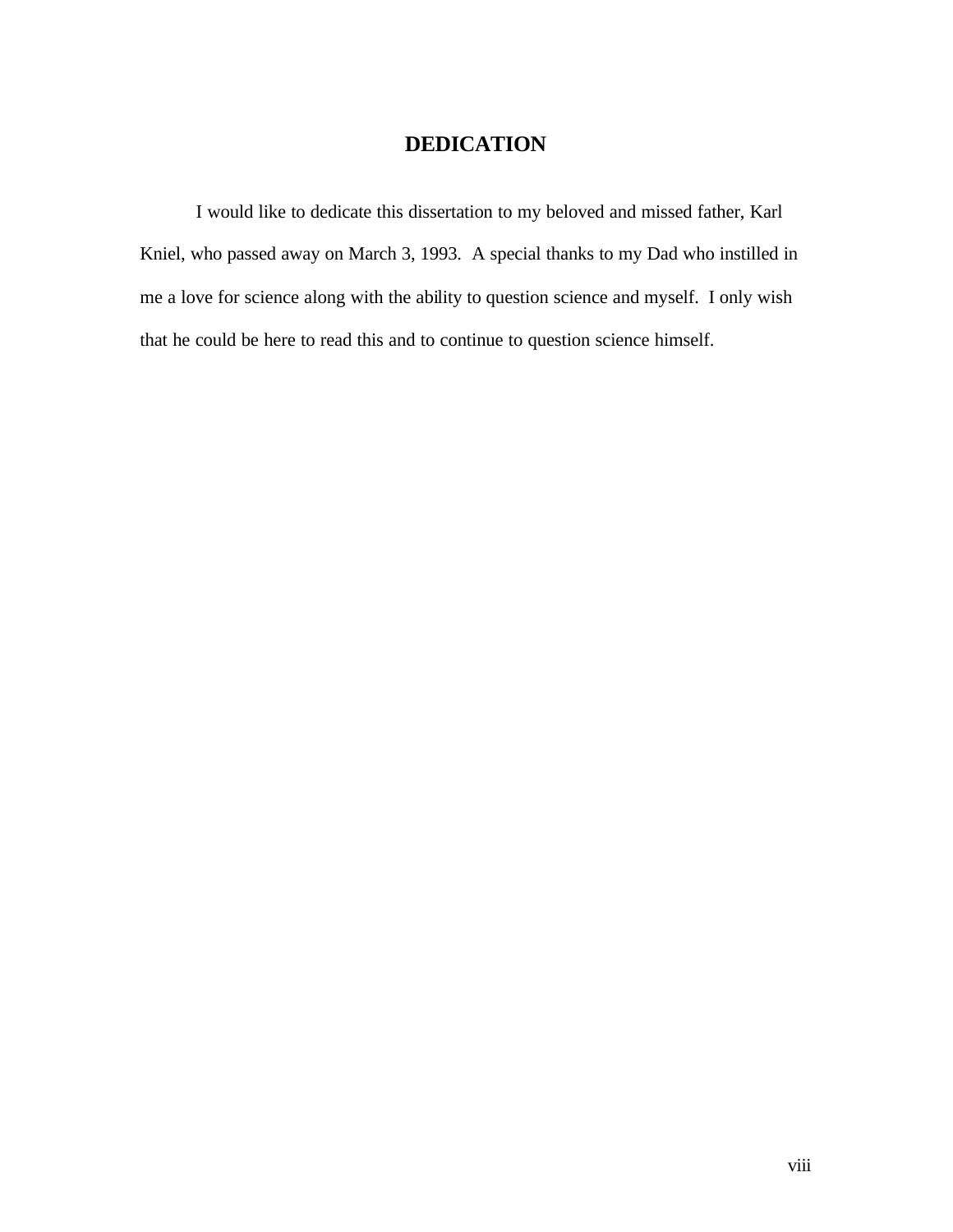|                                                                  | Page |
|------------------------------------------------------------------|------|
|                                                                  |      |
|                                                                  |      |
|                                                                  |      |
|                                                                  |      |
|                                                                  |      |
|                                                                  |      |
|                                                                  |      |
|                                                                  |      |
|                                                                  |      |
|                                                                  |      |
| 7. Importance of protease activity for infectivity by protozoa24 |      |
|                                                                  |      |
|                                                                  |      |
|                                                                  |      |
|                                                                  |      |
| C. ANTIMICROBIALS AS ALTERNATIVES TO TRADITIONAL JUICE           |      |
|                                                                  |      |
|                                                                  |      |
|                                                                  |      |
|                                                                  |      |
|                                                                  |      |
|                                                                  |      |
|                                                                  |      |
|                                                                  |      |

### **TABLE OF CONTENTS**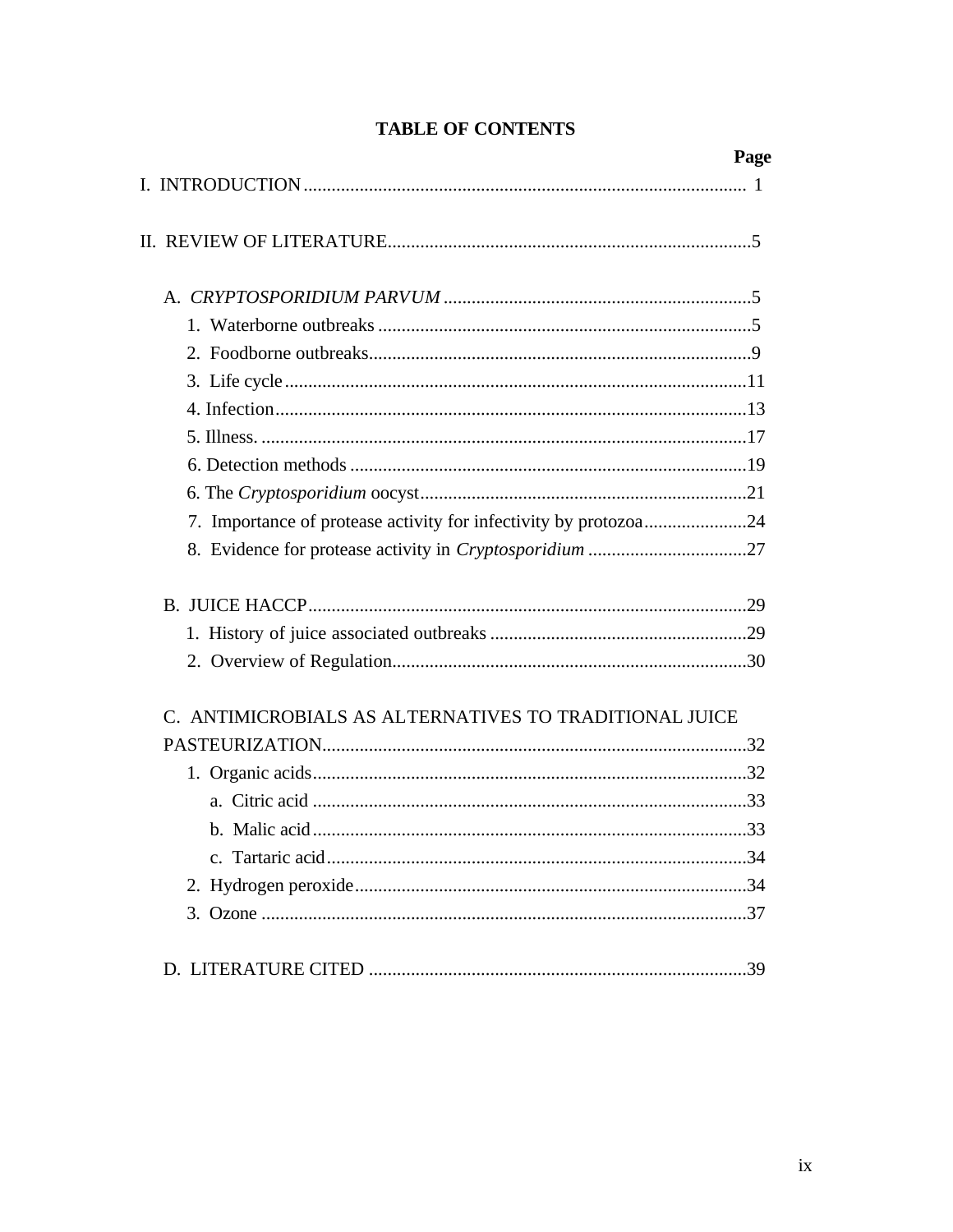# III. IMMUNOHISTOCHEMISTRY BASED ASSAY TO DETERMINE THE EFFECTS OF TREATMENTS ON CRYPTOSPORIDIUM PARVUM VIABILITY (Formatted for publication in Journal of Eukaryotic Microbiology)

| I. Appendix I: Determination of the Infectivity Threshhold and Observed Fields  |  |
|---------------------------------------------------------------------------------|--|
|                                                                                 |  |
| J. Appendix II: Evaluating the Effectiveness of Drugs on Cryptosporidium parvum |  |
|                                                                                 |  |

# IV. EFFECT OF ORGANIC ACIDS AND HYDROGEN PEROXIDE ON *CRYPTOSPORIDIUM PARVUM* VIABILITY IN FRUIT JUICES (Formatted for publication in Journal of Food Protection)

| I. Appendix I: Seneory Evaluation of Amended Fruit Juices 112 |  |
|---------------------------------------------------------------|--|